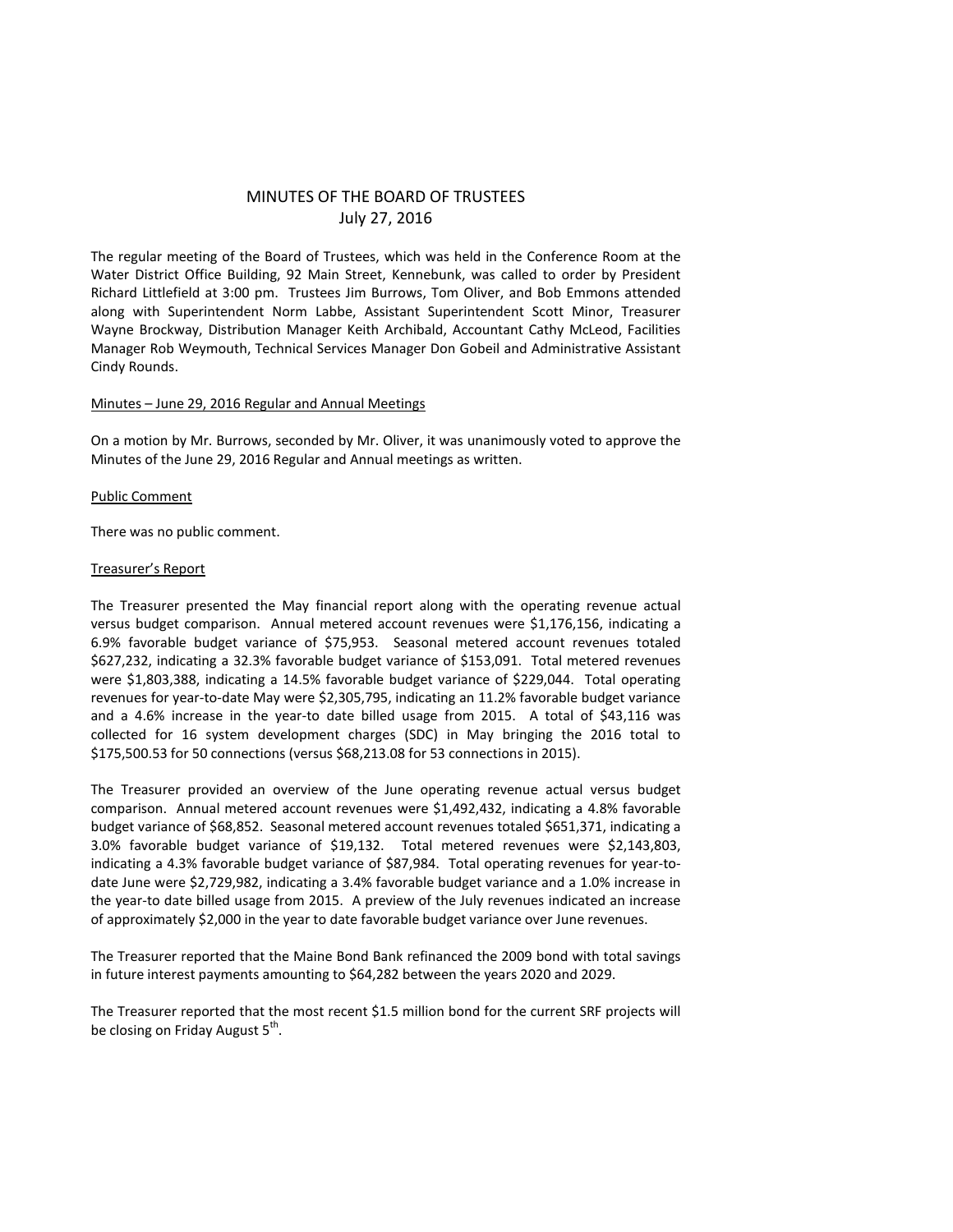On a motion by Mr. Oliver, seconded by Mr. Burrows, it was unanimously voted to accept the May financial report as presented.

## Monthly Water Production Report

The Assistant Superintendent reported that the liquid precipitation chart illustrates that the dry weather has continued with only 3.22" of rain in June and only 19.22" total for year-to-date. He reported that he is monitoring the weekly U.S. Drought Monitor reports which currently indicate the degree of drought conditions remains at 'severe'.

The water production in June has set a new record high at 137.5 MG, up more than 15.6% from 2015 production of 118.9 MG. The year-to-date water production (435.8 MG) is tracking 21.8 MG less than in 2015 (4.8%). The groundwater production source analysis indicated that 25.33 MG of water was produced from the Merriland River well and 35.47 MG produced from the Kennebunk River well. 2016 ground water production is tracking 15.0 MG (7.9%) less than year to date from 2015.

The Assistant Superintendent summarized the surface water versus groundwater production comparison that showed the cost of surface water chemical treatment increased to \$195.18 per MG due to the addition of chlorine dioxide as a pre-disinfectant at the Plant. The surface water versus groundwater YTD chemical treatment cost differential was \$148.77 MG.

### AMI Project

The Treasurer reported that to date, 965 AMI meters have been installed and are all reporting; 181 were installed since the last meeting. The Facilities Manager reported that all the Datamatic equipment from the former pilot program has been removed from the system.

### West Kennebunk Tank Mixer

The Facilities Manager reported that the installation of the tank mixer has been completed. The purpose of the mixer is to keep the water in the tank continually circulating to avoid thermal stratification which leads to water quality issues. With the new mixer in place, he doesn't expect to observe any stratification (condensation) lines on the outside of the tank or any freezing during the winter. Follow up water sampling is planned to confirm the mixer's effectiveness.

### Main Extension – Alfred Road, Kennebunk

The Technical Services Manager reported that this project, comprised of the installation of approximately 4,050 feet of 12-inch main westerly along Alfred Road, is scheduled to commence on August 15th. This extension will also replace approximately 1,300 feet of existing 6-inch cast iron and transite water main currently in service. This extension is the offsite portion of the proposed Terrace Green Subdivision.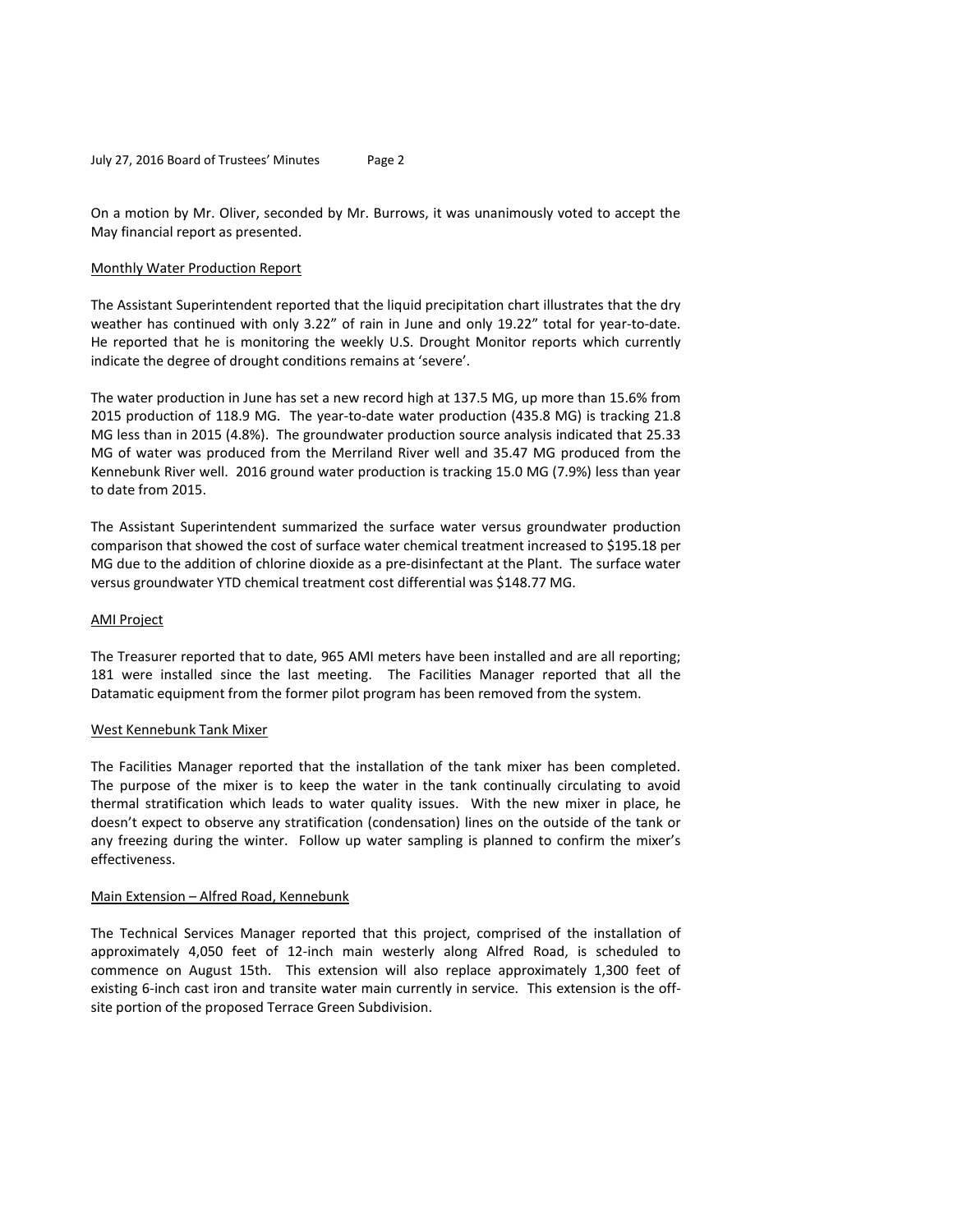### Main Extension – Ocean Avenue, Windemere Place & Seaview Avenue - Kennebunkport

The Technical Services Manager reported that installation of this 4,300' combined main extension has been completed. Pressure testing has revealed a couple of leaks; one has been repaired, the other still being sought.

### Main Extension – Thompson Street, Kennebunk

The Technical Services Manager reported that this project, comprised of installing approximately 900 feet of 12" main southerly along Thompson Road 1,400 feet westerly along Higgins Drive has not yet started.

### Main Replacement – Grove Street, Kennebunk

The Assistant Superintendent reported that this project, comprised of the replacement of approximately 1,050 feet of 4" and 6" cast iron main has been completed. Testing will be conducted later this week. The Superintendent reported that he has received a number of compliments on the District's crew with positive comments of their industrious work habits and that they are very accommodating, polite and interact with the neighbors in a considerate manner. The Superintendent also brought to the Board's attention a piece of pipe that was removed along the project route that revealed it was installed in 1895, the year the District's predecessor, Mousam Water Company, was founded.

### Main Extension – Millbrook Farms Condominium at Riverbend Woods, Wells

The Technical Services Manager reported that this project, which comprised of the installation of approximately 170 feet of 8-inch water main northerly along Midway Drive and approximately 1,050 feet of 8-inch water main easterly along Millbrooke Farm Drive, has been completed. This was the final phase of the Riverbend Woods project off Bypass Road.

## Main Extension – Salt Meadow Landing, off Boothby Road, Kennebunk

The Technical Services Manager reported that this project comprised of installing approximately 660 feet of 8-inch main southeasterly along Salt Meadow Lane (off Boothby Road) to serve an 11-lot subdivision, has been completed.

## Declaration of Intent and Borrowing Resolutions – 2016 SRF Projects

The Treasurer provided a brief explanation of the Declaration of Official Intent for the Shore Road (Ogunquit), Beach Street (Kennebunk) and the Grove/Park Street (Kennebunk) projects.

On a motion by Mr. Oliver, seconded by Mr. Burrows, it was unanimously voted that under and pursuant to the provisions of Title 35-A, Section 907 of the Maine Revised Statutes, as amended and supplemented to date, and the Charter of the Kennebunk, Kennebunkport and Wells Water District (the "District"), a public water facility improvement project consisting of the design,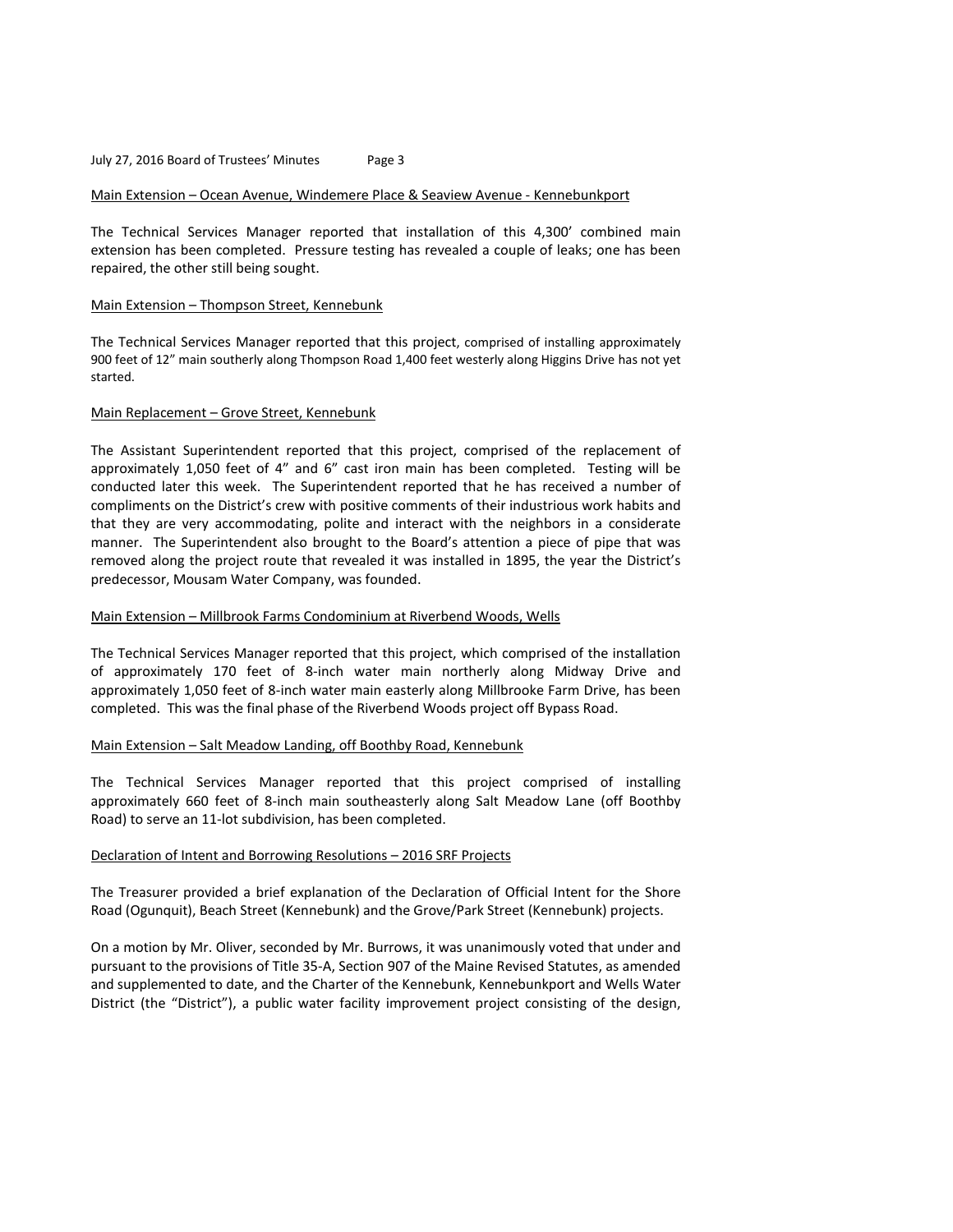construction and equipping of the **Beach Street** Water Main Replacement Project in Kennebunk (the "Project"), is hereby approved; and

That a sum not to exceed \$171,700 is hereby appropriated to provide for the costs of the Project (the \$171,700 appropriation represents a slight decrease from the appropriation for the Project made in the 2016 CIP Budget approved on November 17, 2015 of \$172,000); and

To fund said appropriation, the Treasurer and the President of the Board of Trustees are hereby authorized to issue, at one time or from time to time, bonds, notes or other evidences of indebtedness of the District (the "securities"), including temporary notes in anticipation of the sale thereof, in an aggregate principal amount not to exceed \$171,700 and the discretion to fix the date(s), maturity(ies), denomination(s), interest rate(s), place(s) of payment call(s) for redemption, form(s), and other details of said securities, including execution and delivery of said securities against payment therefor, and to provide for the sale thereof, is hereby delegated to the Treasurer and the President of the Board of Trustees.

On a motion by Mr. Oliver, seconded by Mr. Burrows, it was unanimously voted that under and pursuant to the provisions of Title 35-A, Section 907 of the Maine Revised Statutes, as amended and supplemented to date, and the Charter of the Kennebunk, Kennebunkport and Wells Water District (the "District"), a public water facility improvement project consisting of the design, construction and equipping of the **Grove Street and Park Street** Water Main Replacement Project in Kennebunk (the "Project"), is hereby approved; and

That a sum not to exceed \$242,000 was appropriated for the Project as part of the 2016 CIP Budget approved on November 17, 2015 and such appropriation is hereby confirmed; and

To fund said appropriation, the Treasurer and the President of the Board of Trustees are hereby authorized to issue, at one time or from time to time, bonds, notes or other evidences of indebtedness of the District (the "securities"), including temporary notes in anticipation of the sale thereof, in an aggregate principal amount not to exceed \$242,000 and the discretion to fix the date(s), maturity(ies), denomination(s), interest rate(s), place(s) of payment call(s) for redemption, form(s), and other details of said securities, including execution and delivery of said securities against payment therefor, and to provide for the sale thereof, is hereby delegated to the Treasurer and the President of the Board of Trustees.

On a motion by Mr. Oliver, seconded by Mr. Burrows, it was unanimously voted that under and pursuant to the provisions of Title 35-A, Section 907 of the Maine Revised Statutes, as amended and supplemented to date, and the Charter of the Kennebunk, Kennebunkport and Wells Water District (the "District"), a public water facility improvement project consisting of the design, construction and equipping of the **Shore Road** Water Main Replacement Project in Ogunquit (the "Project"), is hereby approved; and

That a sum not to exceed \$696,900 is hereby appropriated to provide for the costs of the Project (the \$696,900 appropriation represents a slight decrease from the appropriation for the Project made in the 2016 CIP Budget approved on November 17, 2015 of \$697,000); and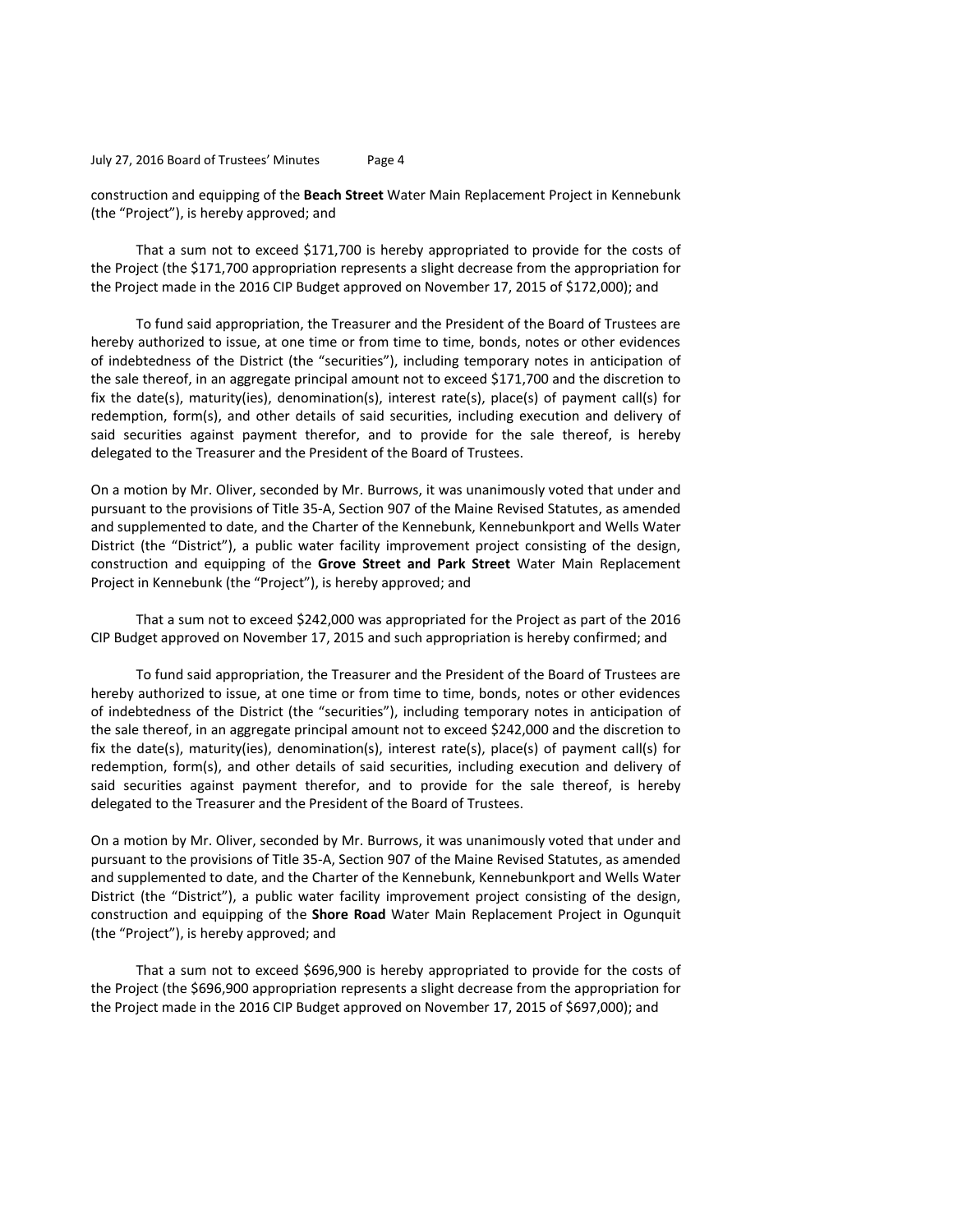To fund said appropriation, the Treasurer and the President of the Board of Trustees are hereby authorized to issue, at one time or from time to time, bonds, notes or other evidences of indebtedness of the District (the "securities"), including temporary notes in anticipation of the sale thereof, in an aggregate principal amount not to exceed \$696,900 and the discretion to fix the date(s), maturity(ies), denomination(s), interest rate(s), place(s) of payment call(s) for redemption, form(s), and other details of said securities, including execution and delivery of said securities against payment therefor, and to provide for the sale thereof, is hereby delegated to the Treasurer and the President of the Board of Trustees.

### **BEACH STREET WATER MAIN REPLACEMENT PROJECT**

## **VOTE AUTHORIZING ISSUANCE OF UP TO \$171,700 WATER REVENUE BONDS OF THE DISTRICT TO FUND THE COSTS OF THE BEACH STREET WATER MAIN REPLACEMENT PROJECT**

VOTED: That under and pursuant to the provisions of Title 35-A, Section 907 of the Maine Revised Statutes, as amended and supplemented to date, and the Charter of the Kennebunk, Kennebunkport and Wells Water District (the "District"), a public water facility improvement project consisting of the design, construction and equipping of the Beach Street Water Main Replacement Project in Kennebunk (the "Project"), is hereby approved; and

That a sum not to exceed \$171,700 is hereby appropriated to provide for the costs of the Project (the \$171,700 appropriation represents a slight decrease from the appropriation for the Project made in the 2016 CIP Budget approved on November 17, 2015 of \$172,000); and

To fund said appropriation, the Treasurer and the President of the Board of Trustees are hereby authorized to issue, at one time or from time to time, bonds, notes or other evidences of indebtedness of the District (the "securities"), including temporary notes in anticipation of the sale thereof, in an aggregate principal amount not to exceed \$171,700 and the discretion to fix the date(s), maturity(ies), denomination(s), interest rate(s), place(s) of payment call(s) for redemption, form(s), and other details of said securities, including execution and delivery of said securities against payment therefor, and to provide for the sale thereof, is hereby delegated to the Treasurer and the President of the Board of Trustees.

Adopted: July 27, 2016

### **GROVE STREET AND PARK STREET WATER MAIN REPLACEMENT PROJECT**

### **VOTE AUTHORIZING ISSUANCE OF UP TO \$242,000 WATER REVENUE BONDS OF THE DISTRICT TO FUND THE COSTS OF THE GROVE STREET AND PARK STREET WATER MAIN REPLACEMENT PROJECT**

VOTED: That under and pursuant to the provisions of Title 35-A, Section 907 of the Maine Revised Statutes, as amended and supplemented to date, and the Charter of the Kennebunk, Kennebunkport and Wells Water District (the "District"), a public water facility improvement project consisting of the design, construction and equipping of the Grove Street and Park Street Water Main Replacement Project in Kennebunk (the "Project"), is hereby approved; and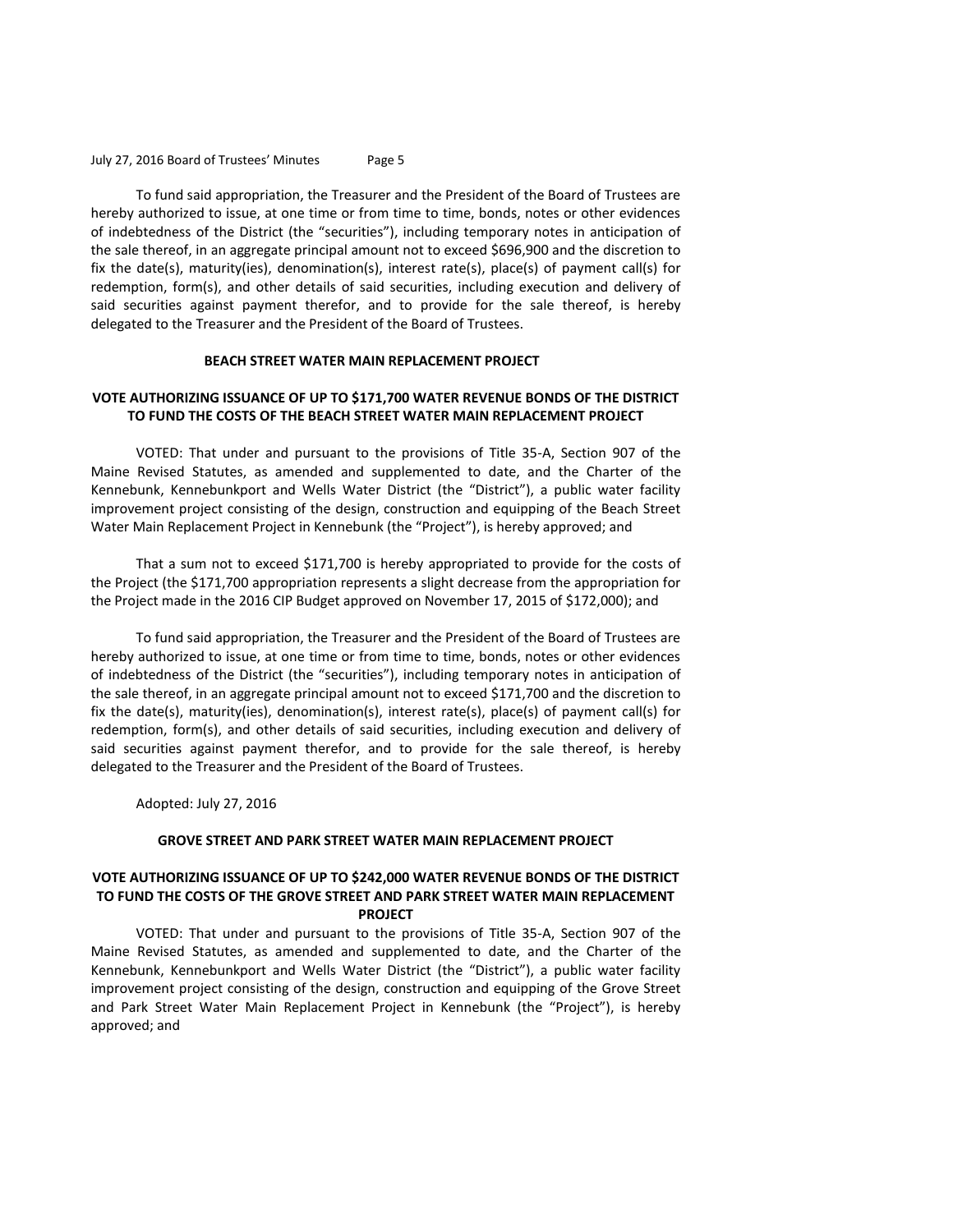That a sum not to exceed \$242,000 was appropriated for the Project as part of the 2016 CIP Budget approved on November 17, 2015 and such appropriation is hereby confirmed; and

To fund said appropriation, the Treasurer and the President of the Board of Trustees are hereby authorized to issue, at one time or from time to time, bonds, notes or other evidences of indebtedness of the District (the "securities"), including temporary notes in anticipation of the sale thereof, in an aggregate principal amount not to exceed \$242,000 and the discretion to fix the date(s), maturity(ies), denomination(s), interest rate(s), place(s) of payment call(s) for redemption, form(s), and other details of said securities, including execution and delivery of said securities against payment therefor, and to provide for the sale thereof, is hereby delegated to the Treasurer and the President of the Board of Trustees.

Adopted: July 27, 2016

### **SHORE ROAD WATER MAIN REPLACEMENT PROJECT**

# **VOTE AUTHORIZING ISSUANCE OF UP TO \$696,900 WATER REVENUE BONDS OF THE DISTRICT TO FUND THE COSTS OF THE SHORE ROAD WATER MAIN REPLACEMENT PROJECT**

VOTED: That under and pursuant to the provisions of Title 35-A, Section 907 of the Maine Revised Statutes, as amended and supplemented to date, and the Charter of the Kennebunk, Kennebunkport and Wells Water District (the "District"), a public water facility improvement project consisting of the design, construction and equipping of the Shore Road Water Main Replacement Project in Ogunquit (the "Project"), is hereby approved; and

That a sum not to exceed \$696,900 is hereby appropriated to provide for the costs of the Project (the \$696,900 appropriation represents a slight decrease from the appropriation for the Project made in the 2016 CIP Budget approved on November 17, 2015 of \$697,000); and

To fund said appropriation, the Treasurer and the President of the Board of Trustees are hereby authorized to issue, at one time or from time to time, bonds, notes or other evidences of indebtedness of the District (the "securities"), including temporary notes in anticipation of the sale thereof, in an aggregate principal amount not to exceed \$696,900 and the discretion to fix the date(s), maturity(ies), denomination(s), interest rate(s), place(s) of payment call(s) for redemption, form(s), and other details of said securities, including execution and delivery of said securities against payment therefor, and to provide for the sale thereof, is hereby delegated to the Treasurer and the President of the Board of Trustees.

Adopted: July 27, 2016

### Review and Approval of Vehicle Bid

The Assistant Superintendent outlined the bid that was solicited for a 2017 regular cab 1.5 ton 4x2 truck with a service body, including a trade-in option for a 2004 Ford F550 with service body. Two bids were submitted: Starkey Ford, Inc., in the amount of \$39,850 (\$5,050 trade-in)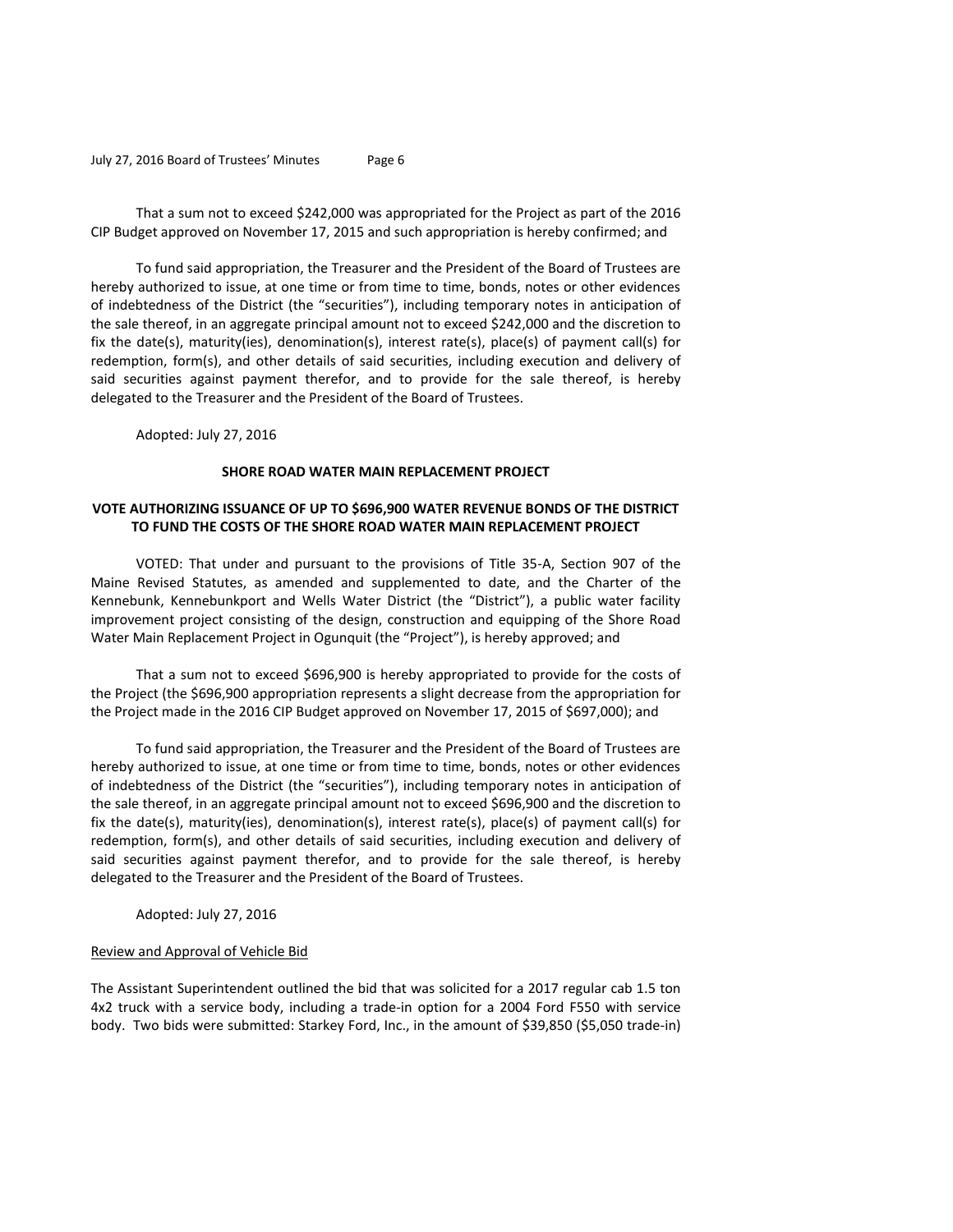and Arundel Ford in the amount of 40,084 (\$5,000 trade-in). He noted that the apparent low bidder was \$7,150 under budget.

On a motion by Mr. Oliver, seconded by Mr. Burrows, it was unanimously voted to award the bid to Starkey Ford, Inc.

The Assistant Superintendent requested the Board's consideration for a modification to the 2016 Capital budget in the amount of \$3,100 to purchase a used 9.5' stainless steel V-plow from Messer Equipment Company that will be installed on Truck #23 (1.5 ton mini-dump).

On a motion by Mr. Oliver, seconded by Mr. Burrows, it was unanimously voted to approve this modification to the 2016 Capital budget.

### Consideration and Concurrence with Updated Five-year Distribution System Master Plan

The Assistant Superintendent summarized the proposed five-year distribution system Master Plan (2017-2021), estimated to be \$4,984,000. He noted that there is a \$1,995,000 decrease from the 2012-2016 Master Plan which is designed to free capital budget funds for use with the ongoing AMI meter upgrade project. There was a consensus among the Board for the Master Plan as presented.

### Consideration and Approval of Proposed Terms and Conditions

The Superintendent outlined the proposed revisions to the District's Terms and Conditions in effect since April 14, 2010. He explained that most of the changes are housekeeping items with increases in some of the District's charges along with a new charge for a service that has historically been provided by the District at no cost. The proposed new charge is a \$10.00 fee for changes in ownership (the party responsible for the water bill). It was also noted that there was a proposed increase in the charge for hydrant flow tests, which are typically requested by engineers and contractors for the design of private fire suppression systems. The frequency of such tests has increased of late, as State regulations now require that the flow data used for such systems must be less than one year old (formerly five years). The revised Terms and Conditions have a proposed effective date of September 1, 2016.

On a motion by Mr. Oliver, seconded by Mr. Emmons, it was unanimously voted to approve the revisions to the current Terms and Conditions and seek approval from the PUC.

#### Authorization for the Superintendent to Sign Water Tower Lease Amendments

The Superintendent provided an update of the status of the lease amendments for the cell carriers on the Biddeford Pool tank that are funding structural improvements to the Tank. One of the Cell carriers has requested documentation that the Board has authorized the Superintendent to sign the lease amendments.

After a brief discussion, on a motion by Mr. Oliver, seconded by Mr. Burrows, it was unanimously voted to authorize the Superintendent to execute the updated lease agreements.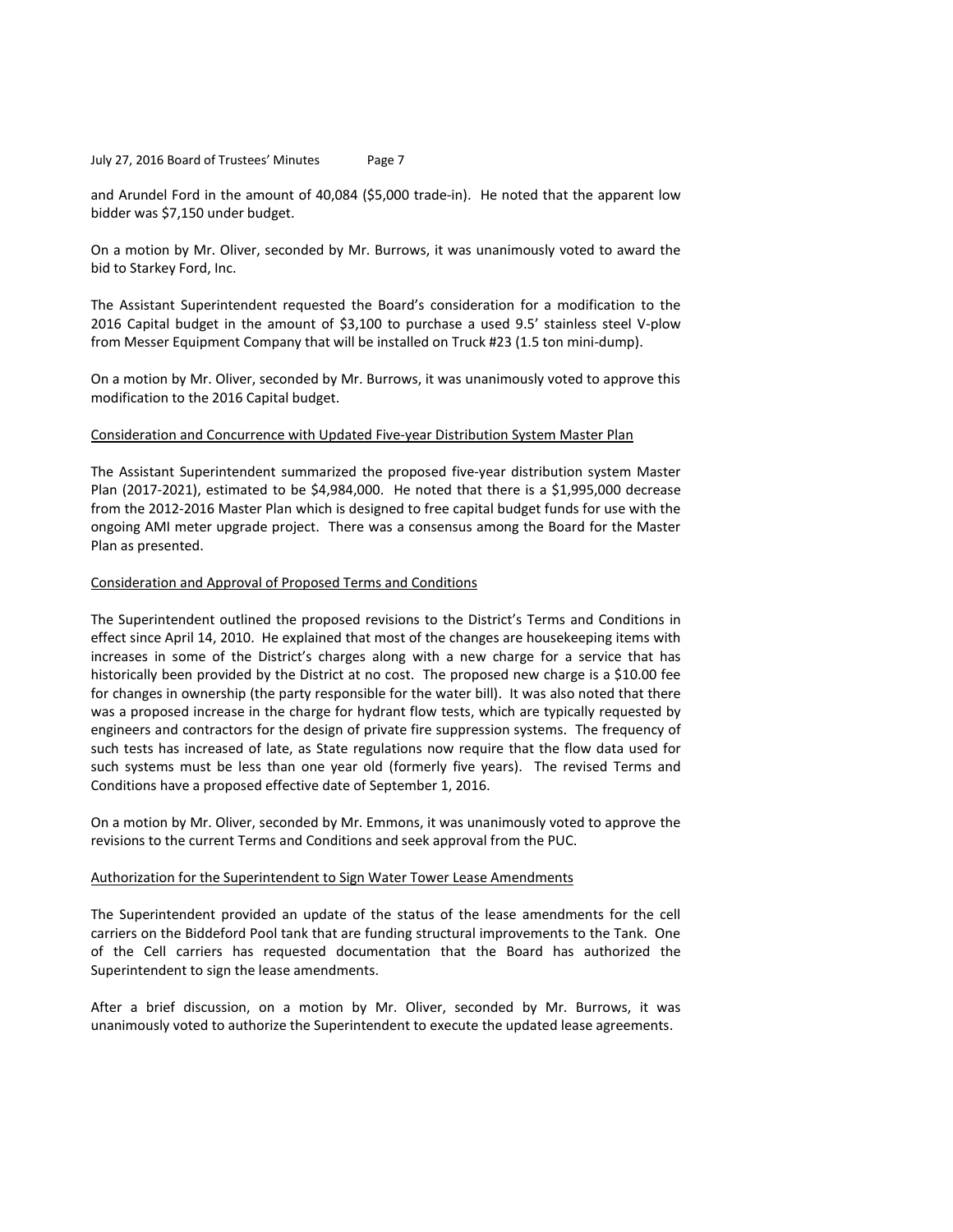## Discussion and Update on the Reconsideration of Water Fluoridation

The Superintendent updated the Board on activities of this customer-based advocacy group, The Campaign to Reconsider Water Fluoridation. He stated that the Secretary of State has confirmed that more than enough petition signatures were gathered to place the issue as a referendum question on the November ballot. A website is being developed and an informational forum is scheduled to be held at the Kennebunk Town Hall on August  $12^{th}$ , with presentations both in favor and opposed to the fluoridation of drinking water. An effort of informing ratepayers of the meeting and the facts about fluoride is underway. The Superintendent requested the Board's consideration of funding some of the costs of correspondence with the public, which may include a mailing to all District customers.

On a motion by Mr. Burrows, seconded by Mr. Oliver, it was unanimously voted to appropriate up to \$5,000.

On a side note, the Facilities Manager commented that the fluoride pumps and tanks are close to the end of their useful life.

### Update of the District's Vulnerability Assessment and Emergency Response Plan

The Assistant Superintendent explained that the District has constructed new facilities and acquired new supply sources and developed new treatment regimens since the District's current Vulnerability Assessment Study and Emergency Response Plan was updated in 2011. He contacted the engineering firm of St. Germaine Collins (original contractor) who submitted an estimate of \$20,000 to update the policies. The Board concurred to proceed with the update of these policies.

## Other Business

- Employee Recognition The Superintendent introduced Operator Lynn Mankin who attended at the Superintendent's request. The Board was informed at their last meeting that Mr. Mankin was recognized with the Payson L. Hunter Award in recognition for outstanding dedication and service on behalf of the schools of RSU #21. Mr. Mankin has volunteered for several years, conducting monthly testing and regulatory reporting as well as providing assistance for water quality issues for the water system at the Mildred L. Day School. Mr. Mankin responded that he was pleased to offer his assistance and thanked the District for supporting his volunteer efforts.
- Mass Mutual 457 Supplemental Retirement Plan The Treasurer reported on the changes made to the 457 Plan; most notably the fact that Mass Mutual had taken over management of the plan from ITT Hartford. Mass Mutual had provided the District with a modified plan document that included the change to Mass Mutual as well as any new IRS rules. As a result Mass Mutual suggested that the Board adopt a resolution as a precaution.

**Comment [NL1]:** Scott